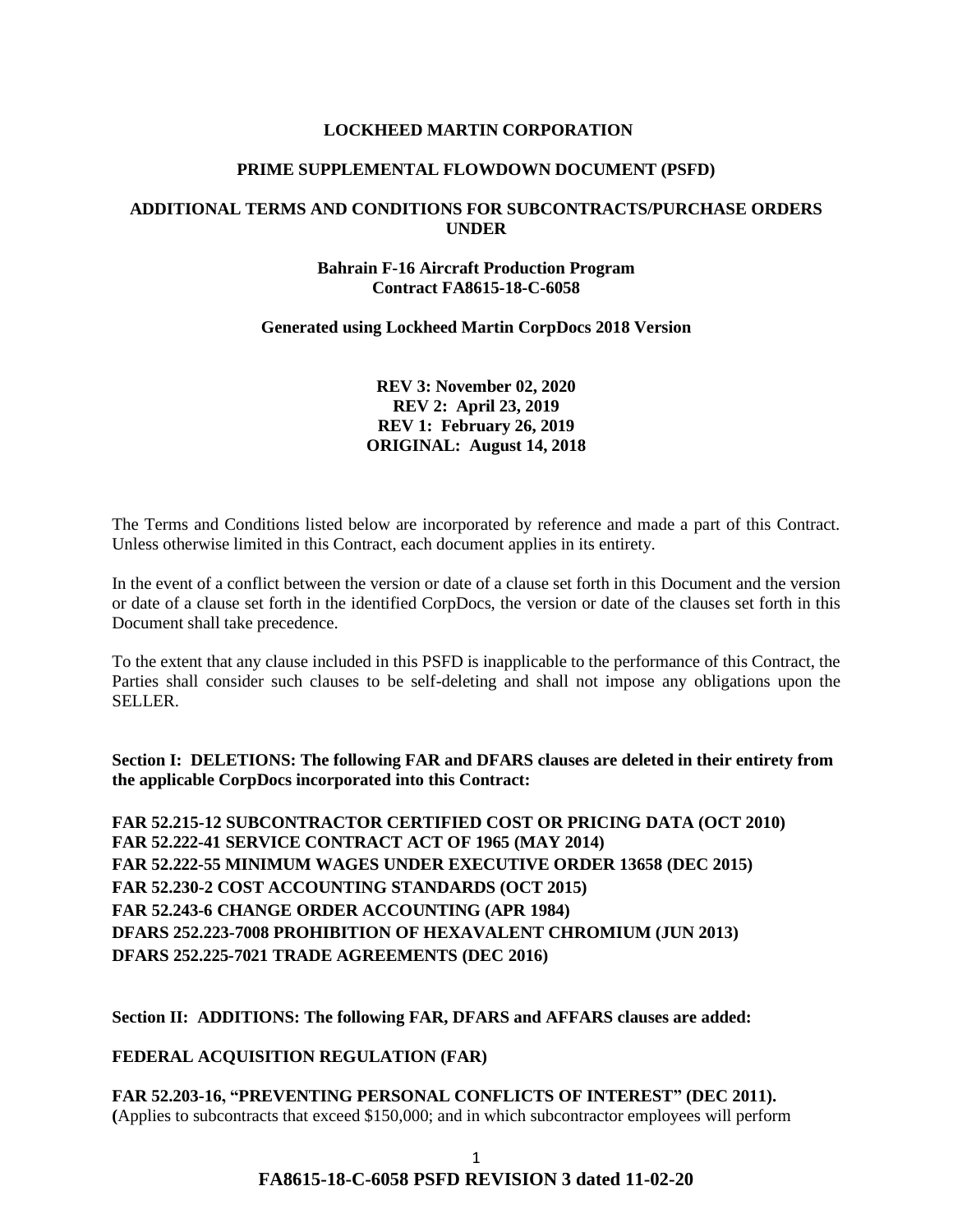acquisition functions closely associated with inherently governmental functions (i.e., instead of performance only by a self-employed individual). Not applicable to Commercial Items as defined in FAR 2.101)

**FAR 52.215-12 SUBCONTRACTOR CERTIFIED COST OR PRICING DATA (DEVIATION 2018-O0015) (MAY 2018)** (Applies if this contract exceeds the threshold for submission of certified cost or pricing data at FAR 15.403-4 and is not otherwise exempt from the requirement to provide cost or pricing data. Not applicable to Commercial Items as defined in FAR 2.101.)

## **FAR 52.222-56, "CERTIFICATION REGARDING TRAFFICKING IN PERSONS**

**COMPLIANCE PLAN" (MAR 2015).** (Applies to all solicitations for subcontracts for supplies, other than commercially available off-the-shelf items, acquired outside the United States, or services to be performed outside the United States; and where the subcontract is estimated to exceed \$500,000. In paragraph (d,) "Contracting Officer" means "Contracting Officer and Lockheed Martin." In paragraph (e), "Government" means "Lockheed Martin.")

## **FAR 52.230-2 COST ACCOUNTING STANDARDS (DEVIATION 2018-O0015) (MAY 2018)**

(Applies when the contract states that it is subject to full CAS coverage. "United States" means "United States or Lockheed Martin." Paragraph (b) is deleted. The following is added as a new paragraph (e): "Seller shall communicate and otherwise deal directly with the cognizant Contracting Officer to the extent practicable and permissible as to all matters relating to Cost Accounting Standards. Seller shall provide Lockheed Martin with copies of all communications concerning CAS between and the Contracting Officer if such are relevant to this contract; provided however, Seller shall not be required to disclose to Lockheed Martin such communications containing information which is privileged and confidential to Seller." Not applicable to Commercial Items as defined in FAR 2.101.)

**FAR 52.232-16, "PROGRESS PAYMENTS" (APR 2012).** ("Contracting Officer" means "Lockheed Martin" except in paragraph (g) where it means "Lockheed Martin or Contracting Officer." "Government" means "Lockheed Martin" except:  $(1)$  in paragraphs  $(d)$ ,  $(e)$  and  $(i)(5)$  where the term is unchanged and (2) in paragraphs (g) and (i) where it means "Lockheed Martin and the Government." Not applicable to Commercial Items as defined in FAR 2.101.)

**FAR 52.232-17, "INTEREST" (MAY 2014).** ("Government" means "Lockheed Martin." Not applicable to Commercial Items as defined in FAR 2.101.)

**FAR 52.232-39, "UNENFORCEABILITY OF UNAUTHORIZED OBLIGATIONS" (JUN 2013).** (Applies to subcontracts where software or services will be retransferred to the Government.)

**FAR 52.245-9, "USE AND CHARGES" (APR 2012).** (Applies to subcontract involving the use of government property. Communications with the Government under this clause will be made through Lockheed Martin.)

**FAR 52.246-2 ALT 1, "ALTERNATE I - INSPECTION OF SUPPLIES FIXED-PRICE" (JUL 1985).** (Applicable to fixed price incentive subcontracts. "Government" means "Lockheed Martin and the Government" except in paragraphs (f), (j), and (l) where it means "Lockheed Martin." "Contracting Officer" means "Lockheed Martin.")

## **DEFENSE FEDERAL ACQUISITION REGULATION SUPPLEMENT (DFARS)**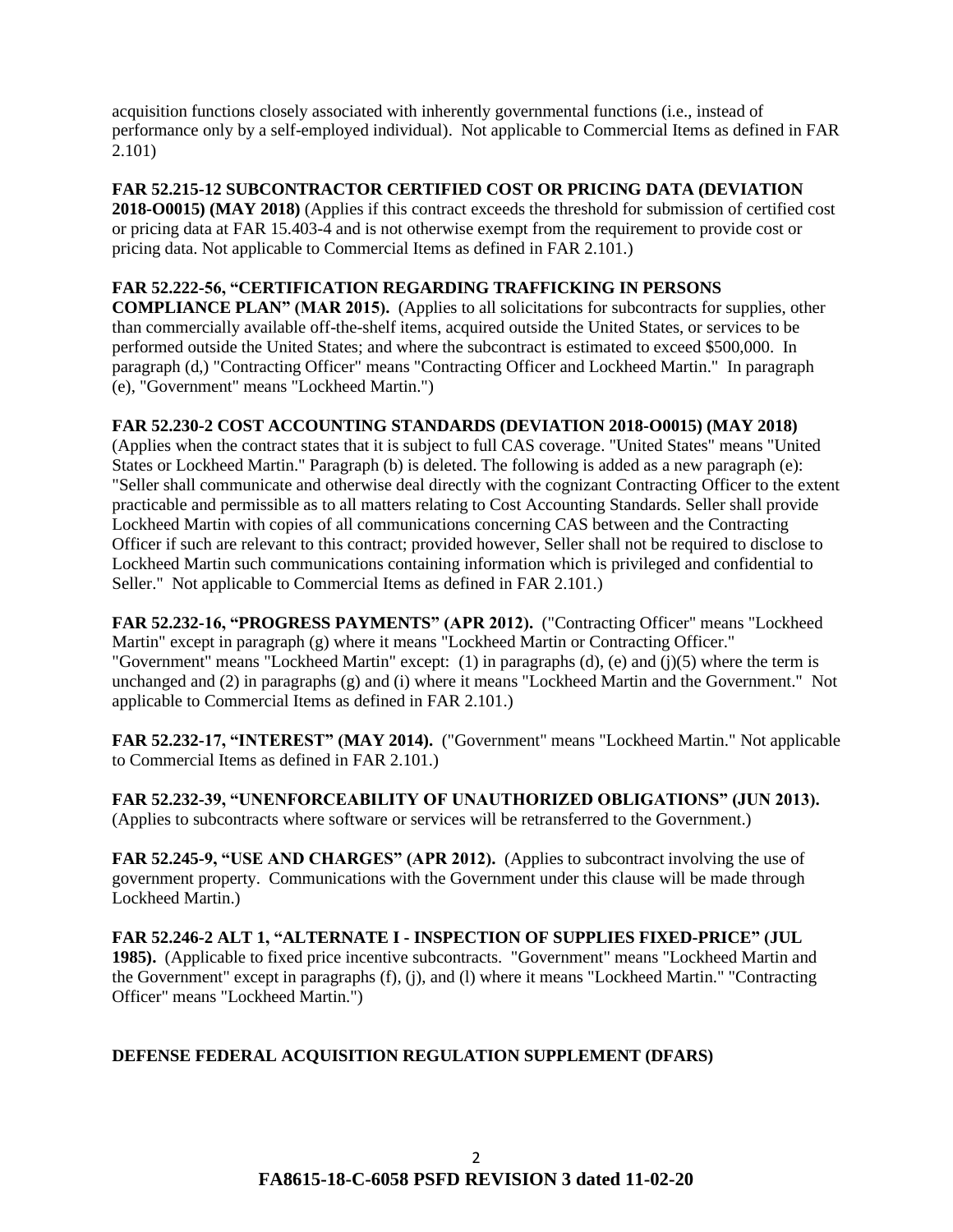# **DFARS 252.208-7000, "INTENT TO FURNISH PRECIOUS METALS AS GOVERNMENT-FURNISHED MATERIAL" (DEC 1991).** (Applies in all solicitations for subcontracts for items

containing precious metals.)

**DFARS 252.209-7010, "CRITICAL SAFETY ITEMS" (AUG 2011).** (Applies in all solicitations for subcontracts for items containing Critical Safety Items.)

| 6695011186168 | 461360-02-01 | <b>Transducer Force Stick Pilot</b>       |
|---------------|--------------|-------------------------------------------|
| 1680010846041 | 16C0101-813  | Rudder Pedal Assembly, Aft Cockpit        |
| 1680012051178 | 16C0101-815  | Rudder Pedal Assembly, Aft Cockpit        |
| 6695011438564 | 461360-02-02 | <b>Transducer Force Stick Pilot</b>       |
| 6130010513918 | 16VE048-1    | 500 VA Converter                          |
| 6695012437877 | 461360-02-03 | <b>Transducer Force Stick Pilot</b>       |
| 6695012305978 | 461360-03-01 | <b>Transducer Force Stick Pilot</b>       |
| 1680012130805 | 16VH003003-5 | Controller EPU                            |
| 4810011307379 | 16VY100-10   | EPU Bleed Air Regulator and Shutoff Valve |
| 4810014827585 | 2497T100-7   | Main Fuel Shutoff Valve                   |
| 5930011770343 | 27ET118-T2-N | <b>Brake Selector Switch Assembly</b>     |
| 4810000618893 | 40405        | Main Fuel Shutoff Valve                   |
| 4810014827555 | 40405-3      | Main Fuel Shutoff Valve                   |
| 6615013566851 | 460700-14-01 | Computer Flight Cont                      |
| 1680010746644 | 3833177-3    | <b>ISA Actuator Mod II Piston</b>         |
| 4810013631952 | 5107-00-3    | Valve, Regulating, Fluid Pressure         |
| 4310012531333 | 960329-5     | <b>Piston Ring</b>                        |
| 6625010559377 | AE115-015-99 | <b>Frequency Sensing Monitor</b>          |
| 6625010559377 | C8863-4      | <b>Frequency Sensing Monitor</b>          |
| 1680016027037 | 3833277-1    | <b>ISA Actuator Mod II Piston</b>         |
|               |              |                                           |

Aviation Critical Safety Items:

**DFARS 252.211-7007, "REPORTING OF GOVERNMENT-FURNISHED PROPERTY" (AUG 2012).** (Applies if Seller will be in possession of Government property for the performance of this contract.)

**DFARS 252.219-7004, "SMALL BUSINESS SUBCONTRACTING PLAN (TEST PROGRAM)" (OCT 2014).** (Applies to all subcontracts for participants in the DoD Test Program for the Negotiation of Comprehensive Small Business Subcontracting Plans. Not applicable to Commercial Items as defined in FAR 2.101.)

**DFARS 252.225-7027, "RESTRICTION ON CONTINGENT FEES FOR FOREIGN MILITARY SALES" (APR 2003).** (The reference to the clause in paragraph (a) means FAR 52.203-5. The blank in paragraph (b)(1) is completed with "any Government." Subparagraph (b)(2) is deleted.)

**DFARS 252.225-7028, "EXCLUSIONAR POLICIEWS AND PRACTICES OF FOREIGN GOVERNMENTS" (APR 2003). (**Does not apply for Commercial Items as defined in FAR 2.101**.)**

**DFARS 252.228-7001, "GROUND AND FLIGHT RISK" (JUN 2010). (**In paragraph (a)(1)(i) "this contract" means "the prime contract." The following is added at the beginning of the clause: "Communications between Seller and the Government shall be made through Lockheed Martin. Any equitable adjustment provided for this Clause shall be implemented in this Contract to the extent such adjustment is implemented in the prime contract." Subparagraphs  $(d)(2)(ii)$ ,  $(d)(3)(ii)$  and the last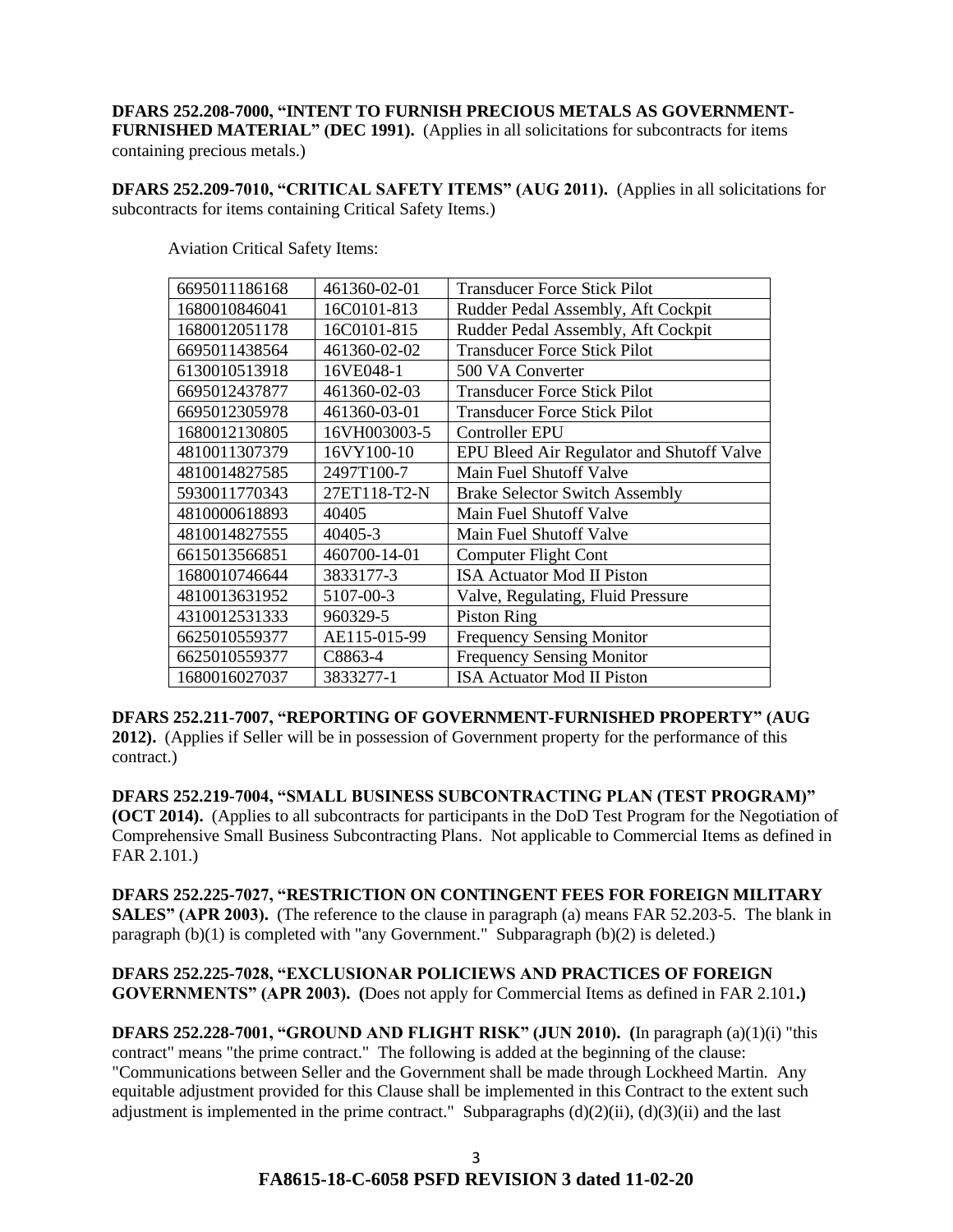sentence of subparagraph (j)(2) are deleted. Does not apply for Commercial Items as defined in FAR 2.101**.)**

**DFARS 252.234-7002, "EARNED VALUE MANAGEMENT SYSTEM" (SEP 2015).** (Applies to cost or incentive contracts valued at \$20,000,000 or more. "Government" means "Lockheed Martin and Government." Paragraphs (i) and (j) are deleted. Not applicable to Commercial Items as defined in FAR 2.101.)

**DFARS 252.234-7004, "COST AND SOFTWARE DATA REPORTING SYSTEM" (NOV 2014).**

(Applies to subcontracts in excess of \$50,000,000. In paragraph (b), "Government" means Lockheed Martin. Not applicable to Commercial Items as defined in FAR 2.101.)

**DFARS 252.237-7010, "PROHIBITION ON INTERROGATION OF DETAINEES BY CONTRACTOR PERSONNEL" (JUN 2013).** (Applies if subcontract requires subcontractor personnel to interact with detainees in the course of their duties.)

**DFARS 252.243-7002, "REQUESTS FOR EQUITABLE ADJUSTMENT" (DEC 2012). (**Applies if subcontract is over \$150,000. "Government" means "Lockheed Martin." Does not apply for Commercial Items as defined in FAR 2.101**.)**

**DFARS 252.245-7004, "REPORTING, REUTILIZATION, AND DISPOSAL" (DEC 2017).** (Applies if government property will be located at supplier's facilities. "Contracting Officer" means Lockheed Martin.)

**DFARS 252.246-7000, "MATERIAL INSPECTION AND RECEIVING REPORT" (MAR 2008).** (Applies if subcontract requires delivery of Item(s) directly to the Government.)

**DFARS 252.246-7001, "WARRANTY OF DATA" (MAR 2014).** (Applies if Seller is required to provide data. "Government" means "Lockheed Martin or the Government." "Contracting Officer" means "Lockheed Martin." The last sentence in paragraph (b) is changed to read as follows: "The warranty period shall extend for three years after completion of delivery of the data to Lockheed Martin, or if the data is delivered to the Government, either by Lockheed Martin or Seller, the warranty period shall extend for three years after delivery to the Government." Does not apply for Commercial Items as defined in FAR 2.101**.)**

**DFARS 252.246-7001 ALT 1, "ALTERNATE 1 - WARRANTY OF DATA" (MAR 2014).** 

(Applicable to fixed-price-incentive solicitations and contracts; not applicable to Commercial Items as defined in FAR 2.101. "Government" means "Lockheed Martin or the Government." "Contracting Officer" means "Lockheed Martin." The last sentence in paragraph (b) is changed to read as follows: The warranty period shall extend for three years after completion of delivery of the data to Lockheed Martin, or if the data is delivered to the Government, either by Lockheed Martin or Seller, the warranty period shall extend for three years after delivery to the Government.")

## **AIR FORCE FEDERAL ACQUISITION REGULATION SUPPLEMENT**

**AFFARS 5352.223-9000, "ELIMINATION OF USE OF CLASS I OZONE DEPLETING SUBSTANCES (ODS)" (NOV 2012).** (The blank in paragraph (d) is completed with "None." In paragraph (d), "Contracting Officer" means "Lockheed Martin." Not applicable to Commercial Items as defined in FAR 2.101.)